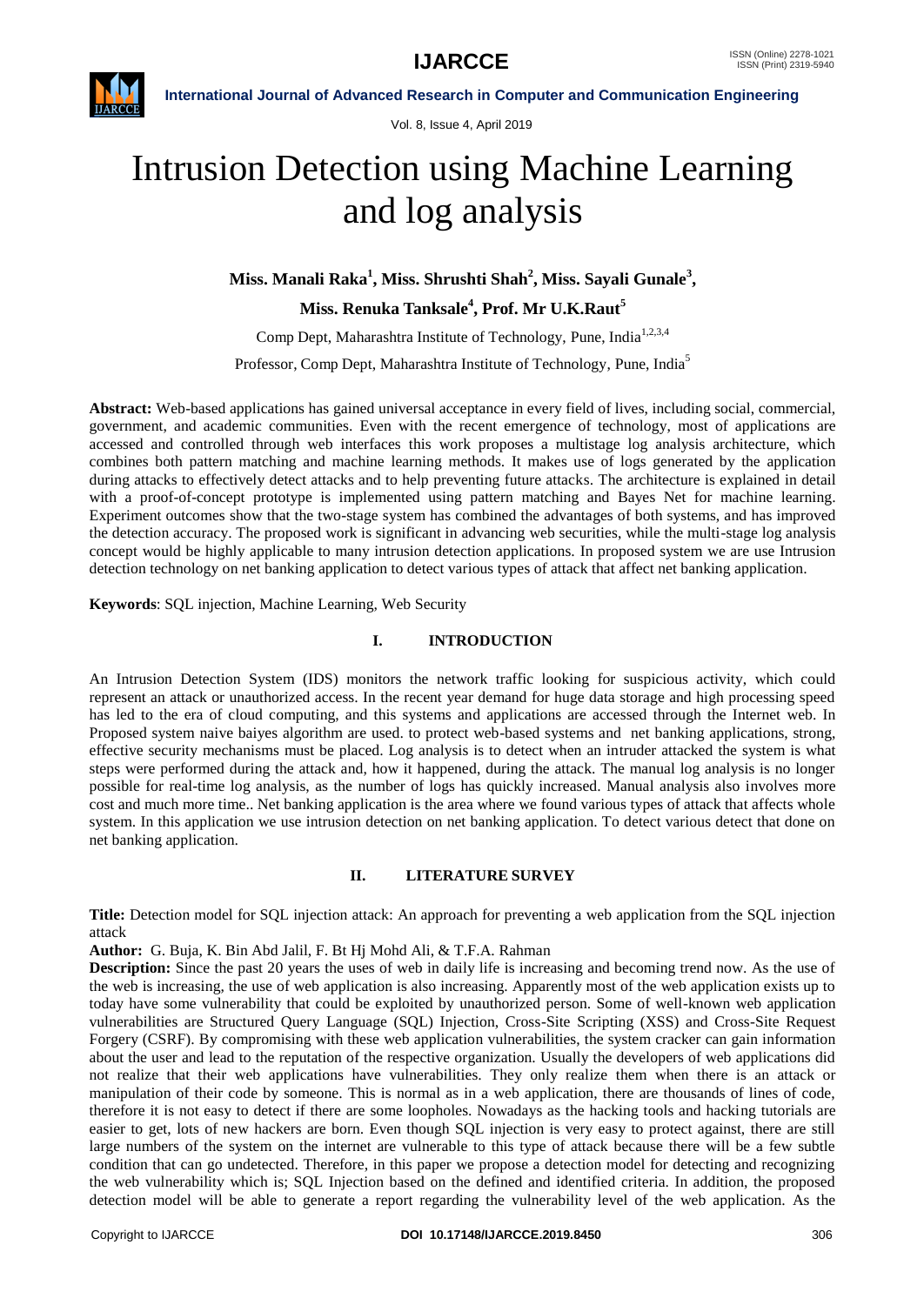

#### Vol. 8, Issue 4, April 2019

consequence, the proposed detection model should be able to decrease the possibility of the SQL Injection attack that can be launch onto the web application.

**Title:** Massive distributed and parallel log analysis for organizational security

**Authors:** X. Shu, J. Smiy, D. Yao, & H. Lin

**Description:** As network traffic grows and attacks become more prevalent and complex, we must find creative new ways to enhance intrusion detection systems (IDSes). Recently, researchers have begun to harness both machine learning and cloud computing technology to better identify threats and speed up computation times. This paper explores current research at the intersection of these two fields by examining cloud-based network intrusion detection approaches that utilize machine learning algorithms (MLAs). Specifically, we consider clustering and classification MLAs, their applicability to modern intrusion detection, and feature selection algorithms, in order to underline prominent implementations from recent research. We offer a current overview of this growing body of research, highlighting successes, challenges, and future directions for MLA-usage in cloud-based network intrusion detection approaches.

**Title:** A Novel Unsupervised Anomaly Detection Approach for Intrusion Detection System.

**Authors:** Weiwei Chen, Fangang Kong

**Description:** Network Anomaly Detection plays an important part in network security. Among the state-of-the-art approaches, unsupervised anomaly detection is effective when dealing with unlabelled data. However, these approaches also suffer from high false positive rate. We observed that different methods have their own defects and advantages. Inspired by this observation, we provide a new ensemble clustering (NEC) method to detect novel anomalies. In our system, we can get higher detection rate and lower false positive rate compared with existed approaches as verified over NSL-KDD 2009 dataset.

# **III. PROPOSE SYSTEM**

1. The Proposed system will be able to detect the occurred attacks on a particular set of applications.

- 2. It is a web application for detecting attacks against net Banking based application on input requests by using some heuristic algorithms such as request length, input validation with DFA and anomaly detection for input URL.
- 3. Each algorithm try to detect certain kind of attacks and total system attacks will be available due to maximum attack detection of each module.
- 4. Types of attack that are detected in this applications are:

**SQL injection:** Attackers can use SQL Injection vulnerabilities to bypass application security measures. They can go around authentication and authorization of a web page or web application and retrieve the content of the entire SQL database. They can also use SQL Injection to add, modify, and delete records in the database.

• **DDOS attack:** Victims of a DDoS attack consist of both the end targeted system and all systems maliciously used and controlled by the hacker in the distributed attack.

 **Brute force attack:** In the world of Cyber crimes, brute force attack is an activity which involves repetitive successive attempts of trying various password combinations to break into any website

**Cross-site attack:** Cross-site Scripting (XSS) is a client-side code injection attack. The attacker aims to execute malicious scripts in a web browser of the victim by including malicious code in a legitimate web page or web application.

 **URL injection:** URL injection is when a malicious individual attacks your website through the insertion of dangerous code that makes it appear as though your website gives credit to a detrimental site. Attackers can use

The main modules in this system are:-

User:- User has a net banking application. So using application user can register the application .And during registration with the system user have to detail all details correctly that include account detail, personal detail and other necessary things. After registration is successful then login application. Log file save in a cloud. In log file the user information is save.

Admin:-Admin has certain responsibility such as checking user list, search option, Approval part and has IP address. Log File:- Log file contain Log history, Log URL, Log time, Log date, Log network.

Database:- In the database it will save the information of Log , user data, URL data and history Log.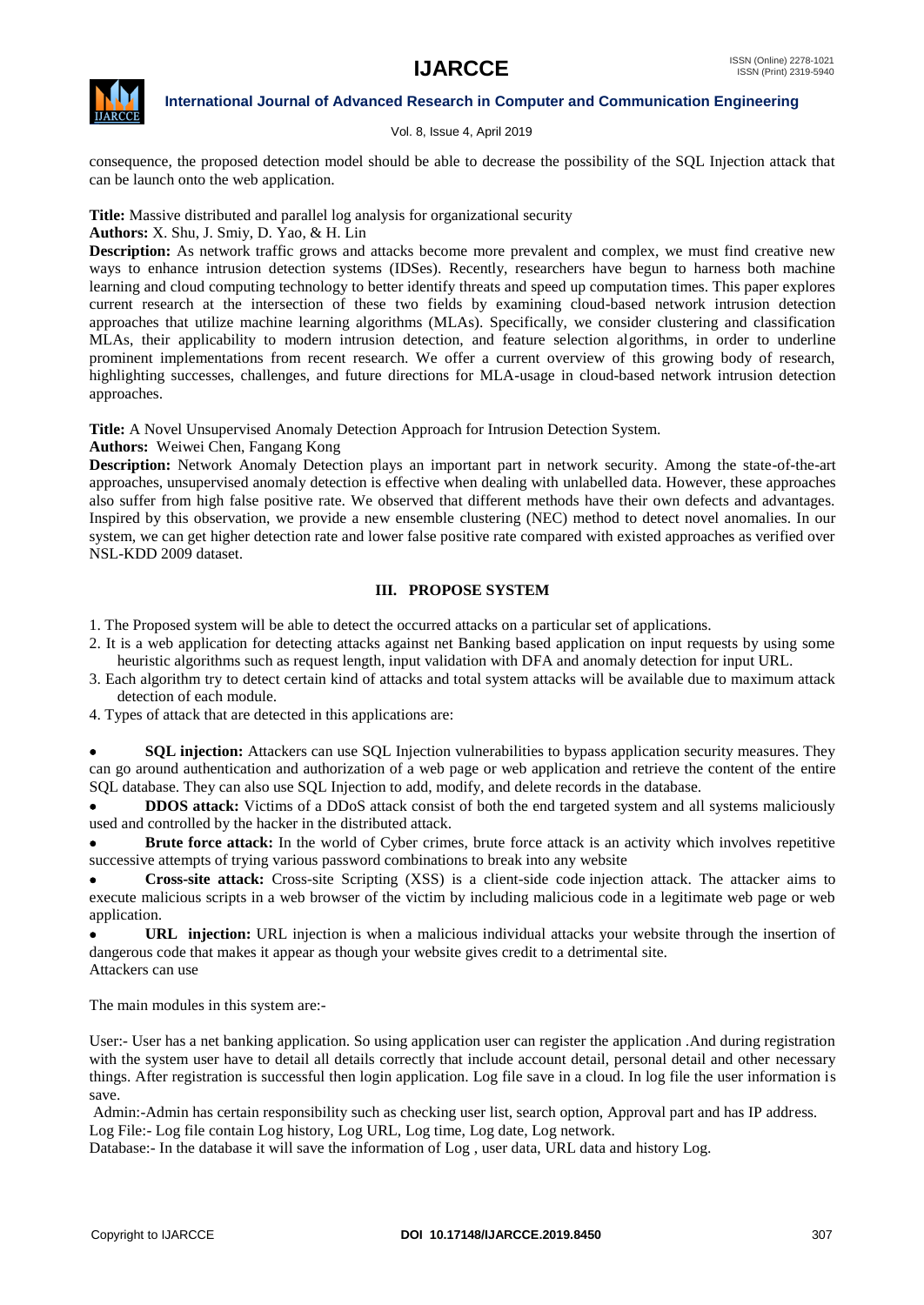

Vol. 8, Issue 4, April 2019

System:- System check the user information , getting network id and LOG URL list. When user login the system and perform the different operation intruder tries to attack the system using various attack. System detect the types of attack that intruder has done and prevent the system for being damaged or data lost.

## **IV. SYSTEM ARCHITECTURE**

Following diagram is our system's architecture



Fig 1: System architecture

# **V. METHODOLOGY**

#### **Mathematical model:**

Let  $\_\mathbf{S}$  be the | universal final set  $S = \{I, O, F, DD, NDD, success, failure\}$ Identify the inputs as I  $I = \{I1, I2\}$ I1= Files I2 = Receiver's Information Identify the outputs as O  $O =$  Document access to the receiver Identify the functions as  $-F$  $F = \{F1, F2, F3, F4, F5, \}$  $F1 =$ User registered to the system  $F2 = User Logic$  to the system F3= User perform operation  $F4=$  Attacker tries to damage or attack system  $F5 =$  System detect the type of attacks and prevent the system. Deterministic data = same output from a given starting condition and return the same result any time Non deterministic data  $=$  result will vary every time for given input Success condition  $=$  According to proper inputs Failure condition = Wrong inputs and ambiguity